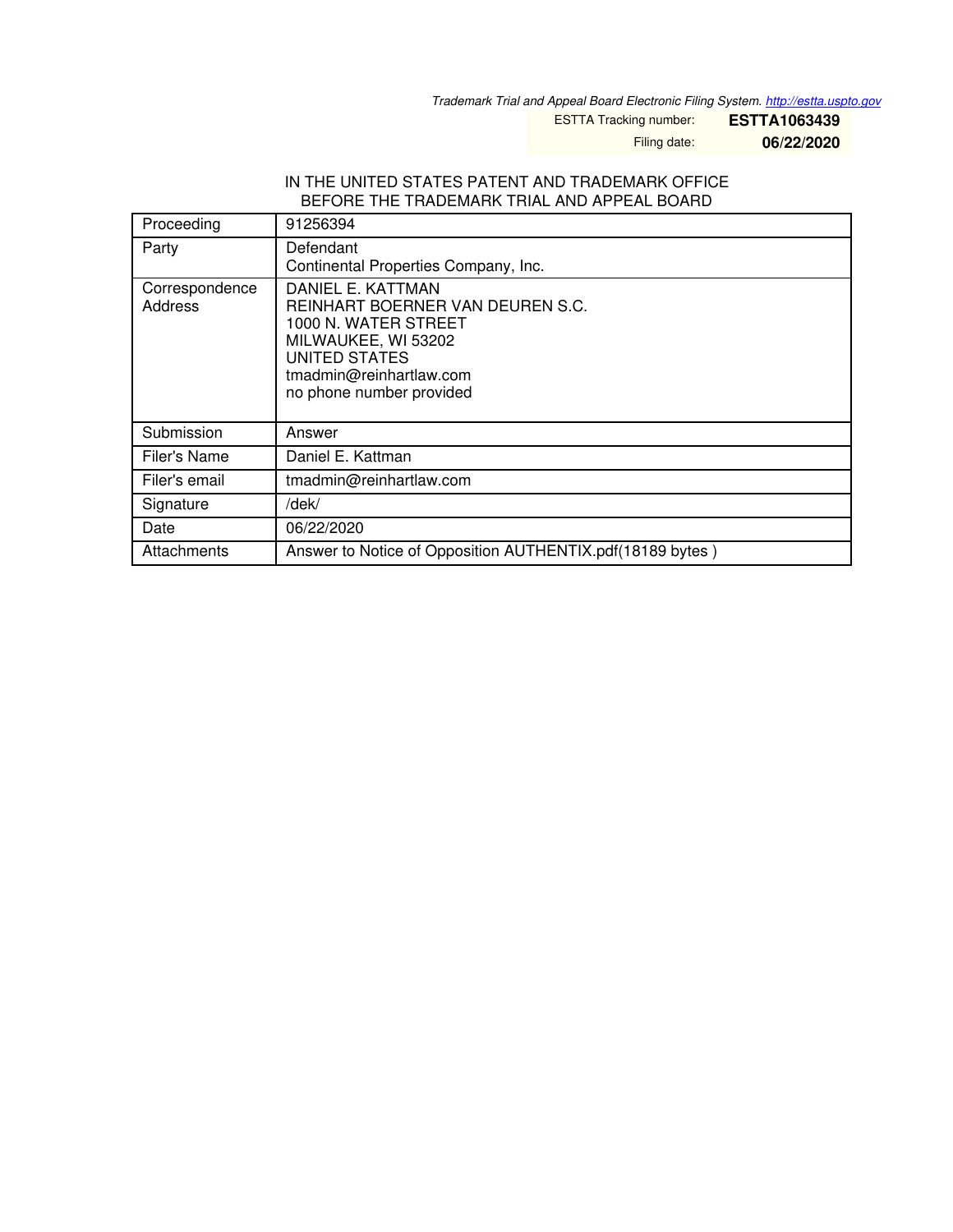## IN THE UNITED STATES PATENT AND TRADEMARK OFFICE BEFORE THE TRADEMARK TRIAL AND APPEAL BOARD

## AUTHENTIX, INC.

Opposer,

vs. Composition No. 91256394 Serial No. 88/639,661

## CONTINENTAL PROPERTIES COMPANY, INC.

Applicant.

## **APPLICANT'S ANSWER TO NOTICE OF OPPOSITION**

Applicant, Continental Properties Company, Inc. ("Applicant"), by its attorneys, hereby answers the allegations set forth in the Opposer's Notice of Opposition as follows:

1. Opposer has for many years used and promoted a wide range of products and services, including business management and consulting services and advanced authentication solutions under the AUTHENTIX trademark and service marks (the "AUTHENTIX Marks").Opposer's use of its AUTHENTIX Marks has been continuous and extensive.

**ANSWER:** Applicant is without knowledge or information sufficient to form a belief as to the truth of the allegations and conclusions of law contained in Paragraph 1 of the Notice of Opposition and, therefore, denies the same.

2. Opposer's AUTHENTIX Marks are inherently distinctive. Additionally, as a result of Opposer's use and promotion of its AUTHENTIX Marks, they have become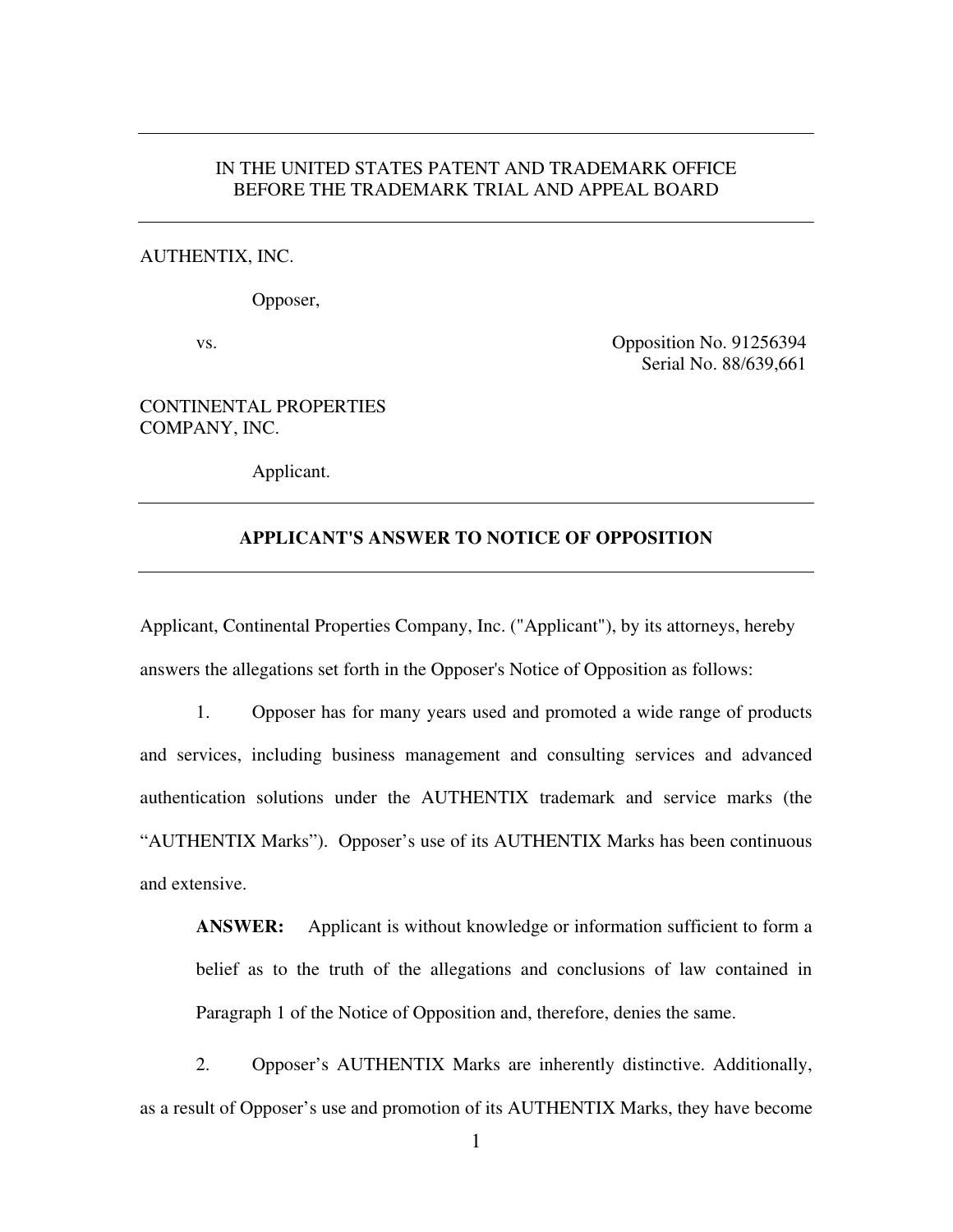widely recognized by consumers. Since at least as early as 2003, Opposer has invested significant effort and resources in advertising and promoting its AUTHENTIX Marks and the goods and services sold under the marks, with the result that the purchasing public has come to know, rely on, and recognize the goods and services of Opposer by its marks, which have become well known. Opposer has established significant goodwill in its AUTHENTIX Marks.

ANSWER: Applicant is without knowledge or information sufficient to form a belief as to the truth of the allegations and conclusions of law contained in Paragraph 2 of the Notice of Opposition and, therefore, denies the same.

- 3. In addition to its extensive common law rights, Opposer owns numerous
- U.S. trademark registrations, including:

| Mark/Applic.     | <b>Status Date</b> | Services (summary)                                    |
|------------------|--------------------|-------------------------------------------------------|
| No./ Reg. No.    |                    |                                                       |
| <b>AUTHENTIX</b> | Renewal            | Class 35: business consulting related to the          |
| 77/223,598       | declaration filed  | enforcement of intellectual property rights; business |
| 3,796,039        | March 19, 2020     | consulting services in the field of managing          |
|                  |                    | intellectual properties; business risk management,    |
| …039<br>(the     |                    | namely, risk analysis of product supply chains,       |
| Registration")   |                    | namely, raw material, and distributor and supply      |
|                  |                    | chains                                                |
|                  |                    | Class 42: data automation and collection services     |
|                  |                    | using proprietary software to evaluate, analyze and   |
|                  |                    | collect service data; data automation and collection  |
|                  |                    | services, namely, analysis of revenue loss from       |
|                  |                    | counterfeiting, diversion and product tampering;      |
|                  |                    | product quality control sampling                      |
|                  |                    | Class 45: for private investigation services, namely, |
|                  |                    | compiling chain of custody evidence for purposes of   |
|                  |                    | anticounterfeiting, anti-diversion,<br>anti-product   |
|                  |                    | tampering actions                                     |
|                  |                    | First use: at least as early as January 31, 2004      |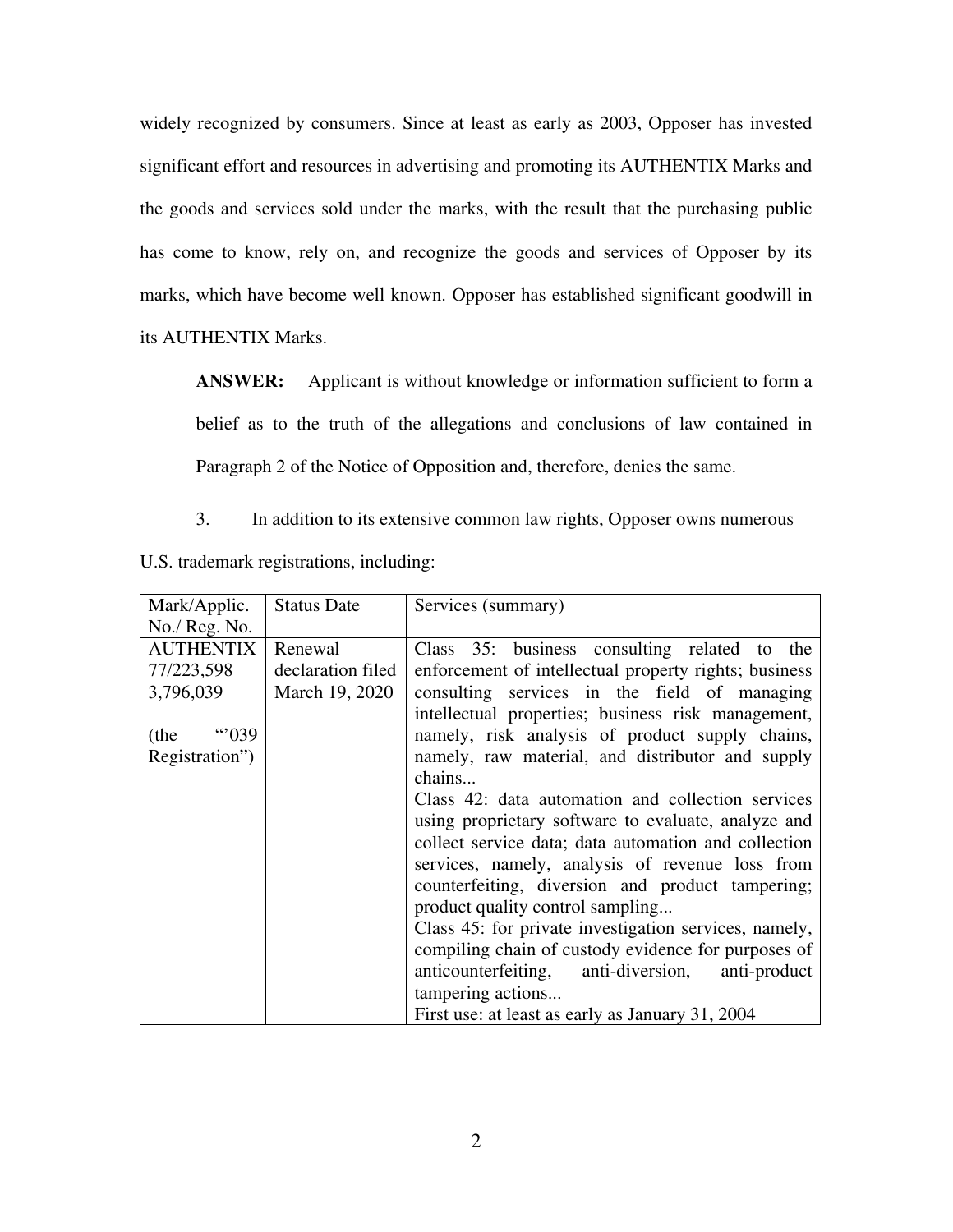The "'039 Registration is valid and subsisting and is incontestable pursuant to 15 U.S.C. § 1065. Attached as **Exhibit A** is a true and correct copy of Opposer's '039 Registration and the associated TSDR record.

**ANSWER:** Applicant admits that U.S. Registration No. 3,796,039 identifies Opposer as the owner of such registration, but Applicant is without knowledge or information sufficient to form a belief as to the truth of the allegations and conclusions of law contained in Paragraph 3 and, therefore, denies the same.

4. Opposer also owns:

| Mark/Applic.     | <b>Status Date</b> | Services (summary)                               |
|------------------|--------------------|--------------------------------------------------|
| No./ Reg. No.    |                    |                                                  |
| <b>AUTHENTIX</b> | Renewed April      | Business investigation and consultation, namely  |
| 78/327,628       | 2, 2016            | providing investigation and consultation         |
| 3,159,814        |                    | regarding analysis, field sampling,<br>tag       |
|                  |                    | development and investigation services to others |
| (the "' $814$ )  |                    | First use: at least as early as January 5, 2004  |
| Registration")   |                    |                                                  |

The "'814 Registration is valid and subsisting and is incontestable pursuant to 15 U.S.C. § 1065. Attached as **Exhibit B** is a true and correct copy of Opposer's '814 Registration and the associated TSDR record.

**ANSWER:** Applicant admits that U.S. Registration No. 3,159,814 identifies Opposer as the owner of such registration, but Applicant is without knowledge or information sufficient to form a belief as to the truth of the allegations and conclusions of law contained in Paragraph 3 and, therefore, denies the same.

5. Upon information and belief, Continental Properties Company, Inc. ("Applicant") is a Wisconsin corporation with a principal address at W134N8675 Executive Parkway, Menomonee Falls, Wisconsin 53051. On October 2, 2019,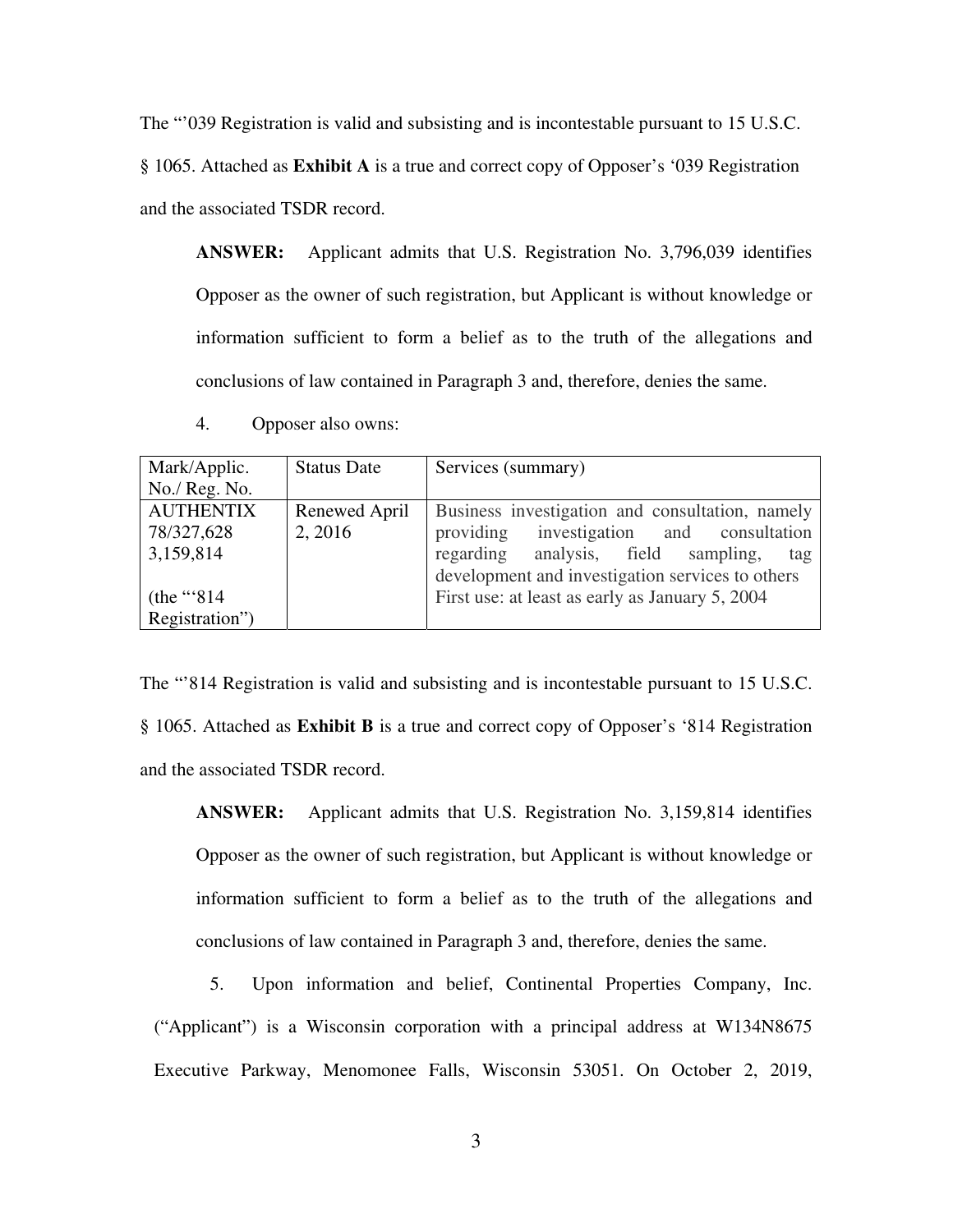Applicant filed U.S. Trademark Application Serial No. 88/639,661 (the "Application"), an intent to use application, for AUTHENTIX for "real estate services, namely, property management services for apartment buildings" in Class 36.

**ANSWER:** Admitted.

6. Applicant has not filed an amendment to allege use of the mark.

**ANSWER:** Admitted.

7. There is no issue as to Opposer's priority. Opposer's AUTHENTIX Marks have priority over Applicant's proposed mark because Opposer's dates of use and registration predate the Applicant's filing date or any other date on which the Applicant may rely for purposes of priority.

**ANSWER:** Applicant is without knowledge or information sufficient to form a belief as to the truth of the allegations and conclusions of law contained in Paragraph 7 of the Notice of Opposition and, therefore, denies the same.

8. Applicant's proposed mark AUTHENTIX is identical to Opposer's AUTHENTIX Marks.

**ANSWER:** Admitted.

9. The services covered by Applicant's Application are highly related to the services for which Opposer has used and registered its AUTHENTIX Marks. Opposer offers a wide range of services under its AUTHENTIX Marks, including business consulting and management services, while Applicant offers real estate management services.

**ANSWER:** Denied.

4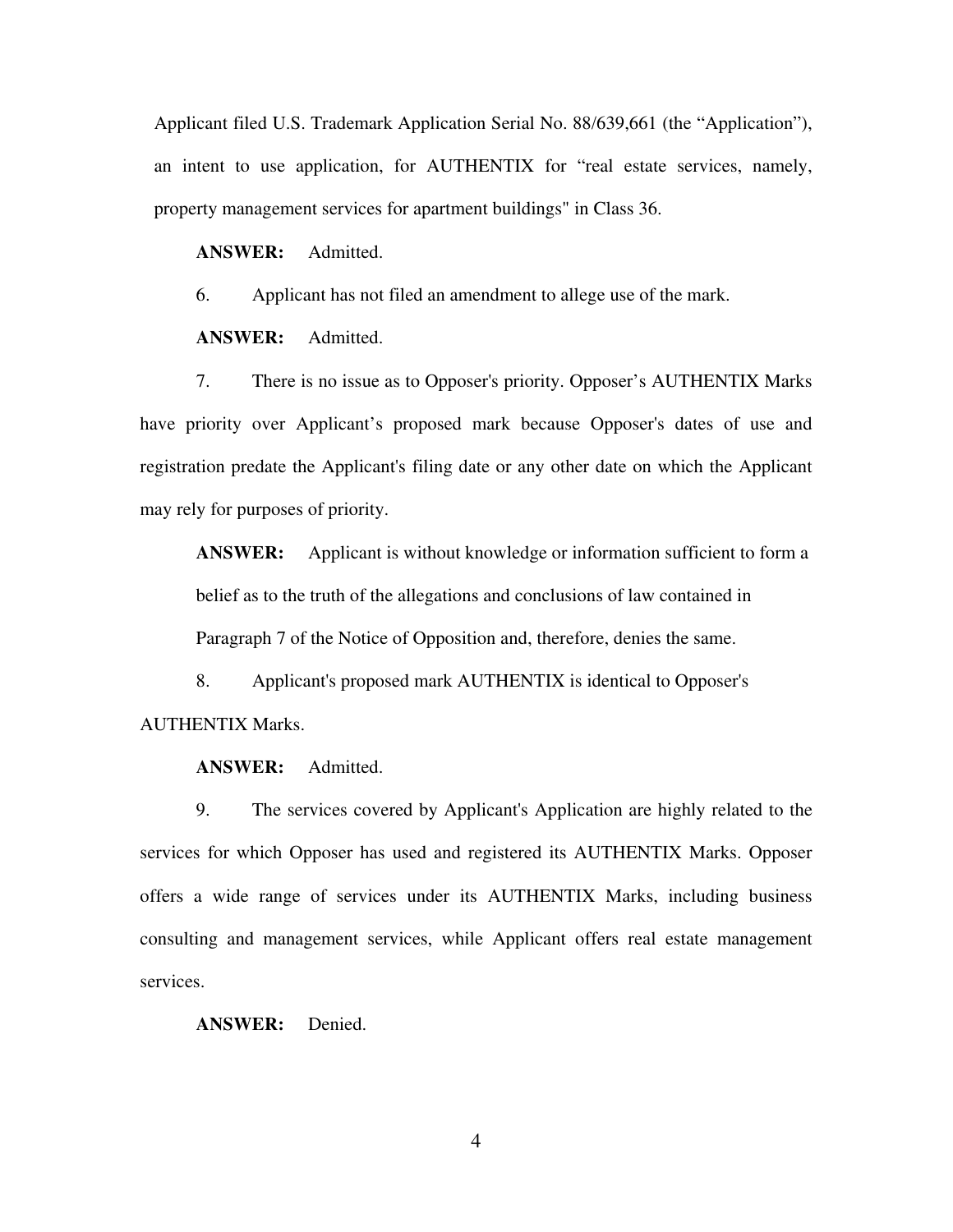10. The proposed mark is barred from registration because it consists of or comprises a mark which is identical to Opposer's previously used and registered AUTHENTIX Marks, and is likely, when used in connection with the intended services of Applicant, to cause confusion, mistake, or deception within the meaning of 15 U.S.C. § 1052(d). Purchasers and prospective purchasers are likely to believe that the services that Applicant intends to offer under AUTHENTIX are sponsored, endorsed, or approved by Opposer, or are in some way affiliated, connected, or associated with Opposer or its goods and services. Registration of AUTHENTIX by Applicant would damage Opposer because purchasers would likely attribute source or sponsorship of Applicant's services under that mark to Opposer.

## **ANSWER:** Denied.

11. In addition, registration of AUTHENTIX by Applicant would damage Opposer because it would confer upon Applicant statutory presumptions to which it is not entitled in view of Opposer's prior use and registration of its AUTHENTIX Marks.

#### **ANSWER:** Denied.

12. The services covered by the Application do not feature any restrictions or limitations as to channels of trade, and therefore Applicant's services are, or will, travel in the same or similar channels of trade as Opposer's goods and services

#### **ANSWER:** Denied.

13. Opposer has not given Applicant permission or approval to use or register AUTHENTIX.

**ANSWER:** Admitted.

5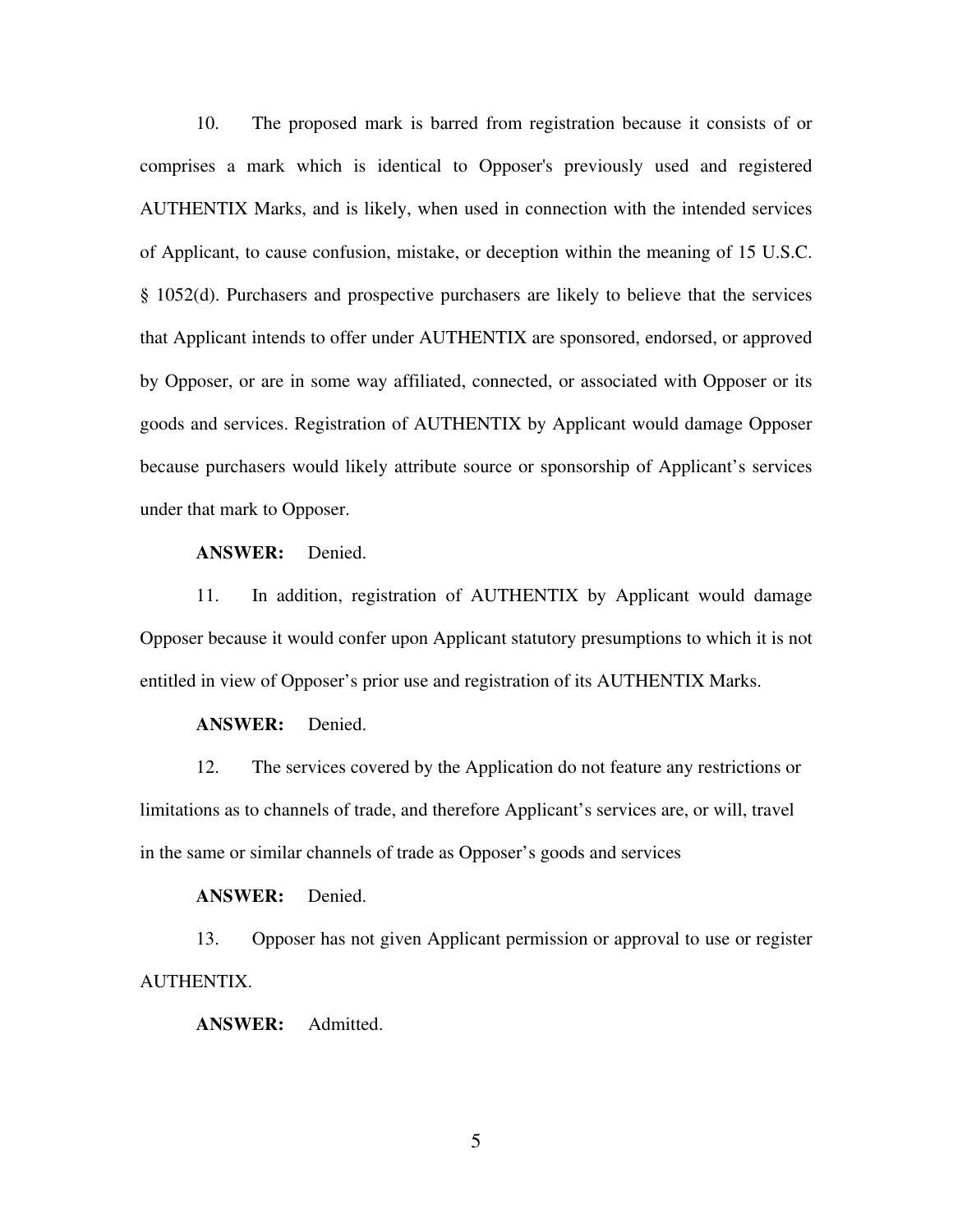Applicant respectfully requests that this Opposition proceeding be dismissed with

prejudice without further delay.

Respectfully submitted,

/dek/

Daniel E. Kattman Attorney for Applicant

Dated: June 22, 2020

Daniel E. Kattman Reinhart Boerner Van Deuren s.c. 1000 North Water Street, Suite 2100 Milwaukee, WI 53202